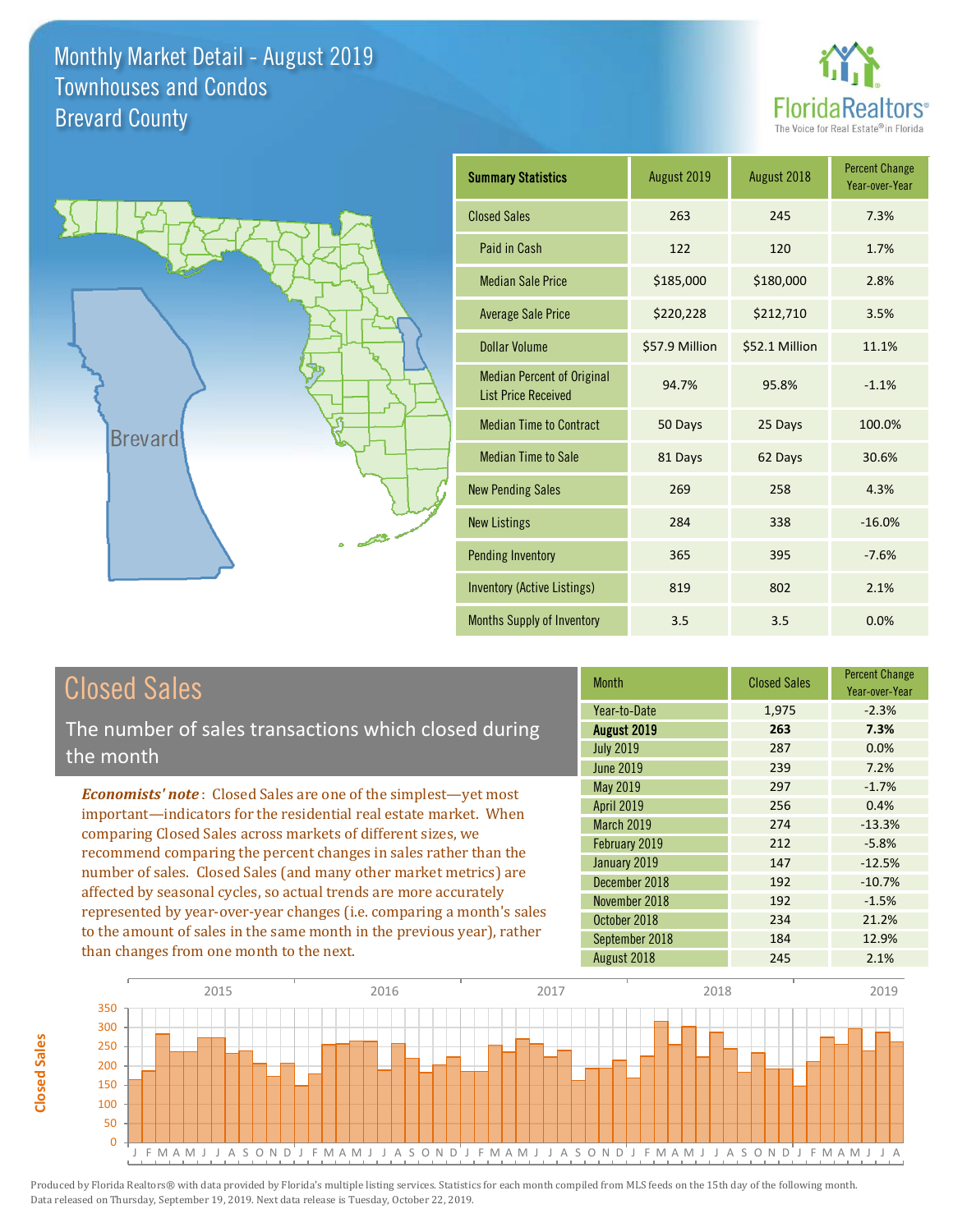this statistic should be interpreted with care.



| Cash Sales                                                                     | <b>Month</b>      | <b>Cash Sales</b> | <b>Percent Change</b><br>Year-over-Year |
|--------------------------------------------------------------------------------|-------------------|-------------------|-----------------------------------------|
|                                                                                | Year-to-Date      | 925               | $-10.8%$                                |
| The number of Closed Sales during the month in which                           | August 2019       | 122               | 1.7%                                    |
| buyers exclusively paid in cash                                                | <b>July 2019</b>  | 122               | $-4.7%$                                 |
|                                                                                | June 2019         | 100               | $-8.3%$                                 |
|                                                                                | May 2019          | 137               | $-9.3%$                                 |
|                                                                                | <b>April 2019</b> | 116               | $-12.1%$                                |
| <b>Economists' note:</b> Cash Sales can be a useful indicator of the extent to | <b>March 2019</b> | 138               | $-18.8%$                                |
| which investors are participating in the market. Why? Investors are            | February 2019     | 108               | $-21.7%$                                |
| far more likely to have the funds to purchase a home available up front,       | January 2019      | 82                | $-7.9%$                                 |
| whereas the typical homebuyer requires a mortgage or some other                | December 2018     | 88                | $-17.0%$                                |
| form of financing. There are, of course, many possible exceptions, so          | November 2018     | 96                | $-11.9%$                                |
| this statistic should be interpreted with care                                 | October 2018      | 121               | 21.0%                                   |



### Cash Sales as a Percentage of Closed Sales

The percentage of Closed Sales during the month which were Cash Sales

*Economists' note* : This statistic is simply another way of viewing Cash Sales. The remaining percentages of Closed Sales (i.e. those not paid fully in cash) each month involved some sort of financing, such as mortgages, owner/seller financing, assumed loans, etc.

| <b>Month</b>      | <b>Percent of Closed</b><br>Sales Paid in Cash | <b>Percent Change</b><br>Year-over-Year |
|-------------------|------------------------------------------------|-----------------------------------------|
| Year-to-Date      | 46.8%                                          | $-8.8%$                                 |
| August 2019       | 46.4%                                          | $-5.3%$                                 |
| <b>July 2019</b>  | 42.5%                                          | $-4.7%$                                 |
| <b>June 2019</b>  | 41.8%                                          | $-14.5%$                                |
| May 2019          | 46.1%                                          | $-7.8%$                                 |
| <b>April 2019</b> | 45.3%                                          | $-12.5%$                                |
| <b>March 2019</b> | 50.4%                                          | $-6.3%$                                 |
| February 2019     | 50.9%                                          | $-17.0%$                                |
| January 2019      | 55.8%                                          | 5.3%                                    |
| December 2018     | 45.8%                                          | $-7.1%$                                 |
| November 2018     | 50.0%                                          | $-10.6%$                                |
| October 2018      | 51.7%                                          | $-0.2%$                                 |
| September 2018    | 51.1%                                          | 9.7%                                    |
| August 2018       | 49.0%                                          | 2.3%                                    |

September 2018 **94** 23.7%

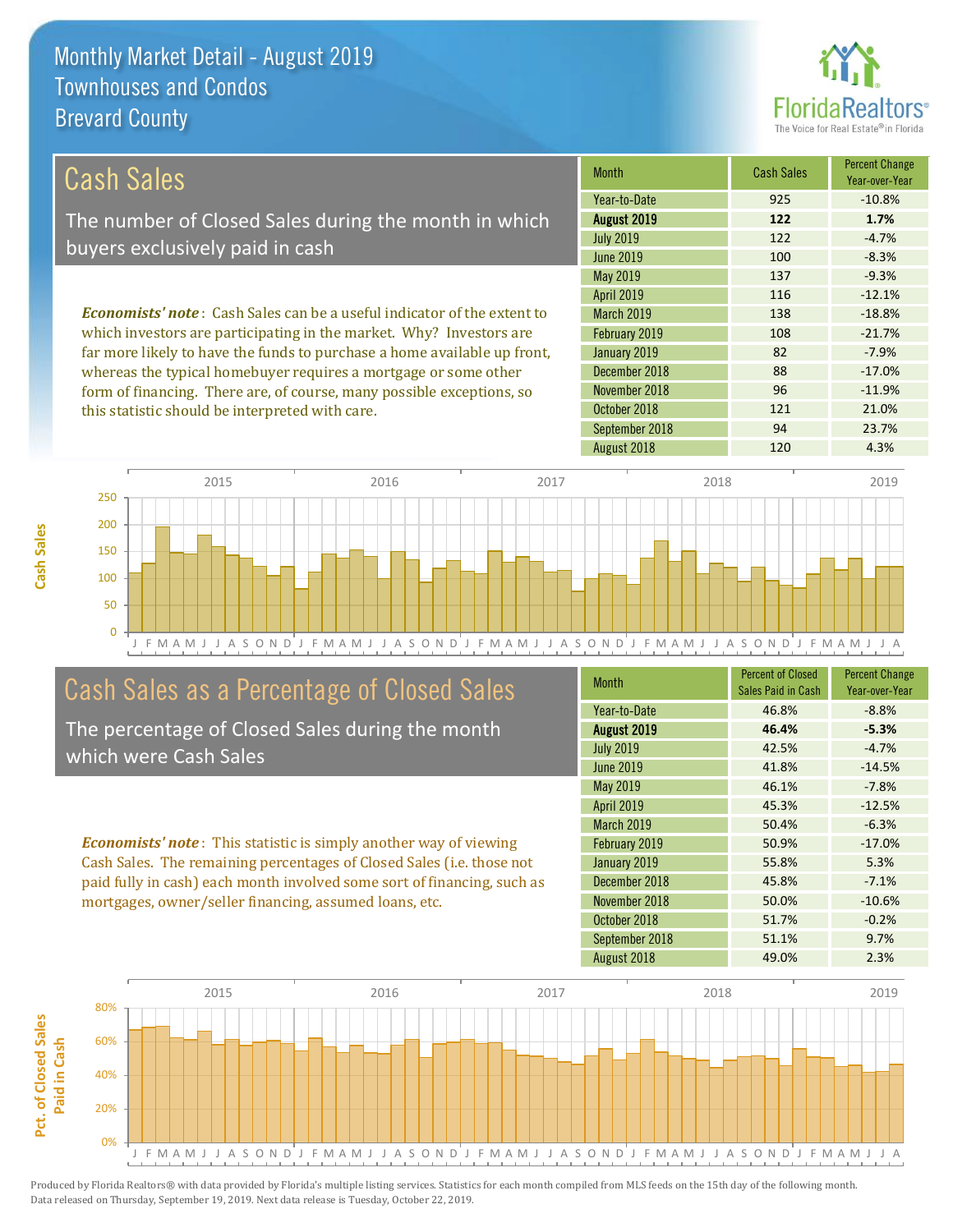

|                                                                                                                                                                                                                                                                                                                                                                                                                                                                                                                                                                                                                                                                                                                                                                |                  | <b>Month</b>  | <b>Median Sale Price</b> | <b>Percent Change</b><br>Year-over-Year |         |
|----------------------------------------------------------------------------------------------------------------------------------------------------------------------------------------------------------------------------------------------------------------------------------------------------------------------------------------------------------------------------------------------------------------------------------------------------------------------------------------------------------------------------------------------------------------------------------------------------------------------------------------------------------------------------------------------------------------------------------------------------------------|------------------|---------------|--------------------------|-----------------------------------------|---------|
|                                                                                                                                                                                                                                                                                                                                                                                                                                                                                                                                                                                                                                                                                                                                                                |                  |               | Year-to-Date             | \$184,250                               | 7.1%    |
|                                                                                                                                                                                                                                                                                                                                                                                                                                                                                                                                                                                                                                                                                                                                                                |                  |               | August 2019              | \$185,000                               | 2.8%    |
|                                                                                                                                                                                                                                                                                                                                                                                                                                                                                                                                                                                                                                                                                                                                                                |                  |               | <b>July 2019</b>         | \$183,000                               | 7.2%    |
| <b>Median Sale Price</b><br>The median sale price reported for the month (i.e. 50%<br>of sales were above and 50% of sales were below)<br><b>Economists' note</b> : Median Sale Price is our preferred summary<br>statistic for price activity because, unlike Average Sale Price, Median<br>Sale Price is not sensitive to high sale prices for small numbers of<br>homes that may not be characteristic of the market area. Keep in mind<br>that median price trends over time are not always solely caused by<br>changes in the general value of local real estate. Median sale price only<br>reflects the values of the homes that sold each month, and the mix of<br>the types of homes that sell can change over time.<br>2015<br>2016<br>2017<br>\$250K | <b>June 2019</b> | \$200,000     | 14.3%                    |                                         |         |
|                                                                                                                                                                                                                                                                                                                                                                                                                                                                                                                                                                                                                                                                                                                                                                |                  |               | May 2019                 | \$187,000                               | 3.9%    |
|                                                                                                                                                                                                                                                                                                                                                                                                                                                                                                                                                                                                                                                                                                                                                                |                  |               | <b>April 2019</b>        | \$173,500                               | $-8.7%$ |
|                                                                                                                                                                                                                                                                                                                                                                                                                                                                                                                                                                                                                                                                                                                                                                |                  |               | <b>March 2019</b>        | \$185,000                               | 15.6%   |
|                                                                                                                                                                                                                                                                                                                                                                                                                                                                                                                                                                                                                                                                                                                                                                |                  |               | February 2019            | \$173,500                               | 10.9%   |
|                                                                                                                                                                                                                                                                                                                                                                                                                                                                                                                                                                                                                                                                                                                                                                |                  |               | January 2019             | \$169,400                               | 13.0%   |
|                                                                                                                                                                                                                                                                                                                                                                                                                                                                                                                                                                                                                                                                                                                                                                |                  | December 2018 | \$185,000                | 5.7%                                    |         |
|                                                                                                                                                                                                                                                                                                                                                                                                                                                                                                                                                                                                                                                                                                                                                                |                  |               | November 2018            | \$165,250                               | 3.3%    |
|                                                                                                                                                                                                                                                                                                                                                                                                                                                                                                                                                                                                                                                                                                                                                                |                  |               | October 2018             | \$175,000                               | 9.4%    |
|                                                                                                                                                                                                                                                                                                                                                                                                                                                                                                                                                                                                                                                                                                                                                                |                  |               | September 2018           | \$169,000                               | 3.7%    |
|                                                                                                                                                                                                                                                                                                                                                                                                                                                                                                                                                                                                                                                                                                                                                                |                  |               | August 2018              | \$180,000                               | 17.6%   |
|                                                                                                                                                                                                                                                                                                                                                                                                                                                                                                                                                                                                                                                                                                                                                                |                  |               |                          |                                         |         |
|                                                                                                                                                                                                                                                                                                                                                                                                                                                                                                                                                                                                                                                                                                                                                                |                  |               | 2018                     |                                         | 2019    |
|                                                                                                                                                                                                                                                                                                                                                                                                                                                                                                                                                                                                                                                                                                                                                                |                  |               |                          |                                         |         |
| \$200K                                                                                                                                                                                                                                                                                                                                                                                                                                                                                                                                                                                                                                                                                                                                                         |                  |               |                          |                                         |         |

J F M A M J J A S O N D J F M A M J J A S O N D J F M A M J J A S O N D J F M A M J J A S O N D J F M A M J J A



The average sale price reported for the month (i.e. total sales in dollars divided by the number of sales)

*Economists' note* : Usually, we prefer Median Sale Price over Average Sale Price as a summary statistic for home prices. However, Average Sale Price does have its uses—particularly when it is analyzed alongside the Median Sale Price. For one, the relative difference between the two statistics can provide some insight into the market for higher-end homes in an area.

| <b>Month</b>      | <b>Average Sale Price</b> | <b>Percent Change</b><br>Year-over-Year |
|-------------------|---------------------------|-----------------------------------------|
| Year-to-Date      | \$225,195                 | 7.5%                                    |
| August 2019       | \$220,228                 | 3.5%                                    |
| <b>July 2019</b>  | \$212,772                 | 1.9%                                    |
| <b>June 2019</b>  | \$247,139                 | 21.1%                                   |
| May 2019          | \$236,138                 | 5.2%                                    |
| April 2019        | \$228,546                 | 2.6%                                    |
| <b>March 2019</b> | \$228,785                 | 11.1%                                   |
| February 2019     | \$213,441                 | 13.6%                                   |
| January 2019      | \$204,972                 | 2.1%                                    |
| December 2018     | \$212,250                 | 1.4%                                    |
| November 2018     | \$206,978                 | 5.9%                                    |
| October 2018      | \$211,618                 | 10.2%                                   |
| September 2018    | \$202,247                 | 4.3%                                    |
| August 2018       | \$212,710                 | 18.1%                                   |



**Median Sale Price** 

**Average Sale Price**

**Average Sale Price**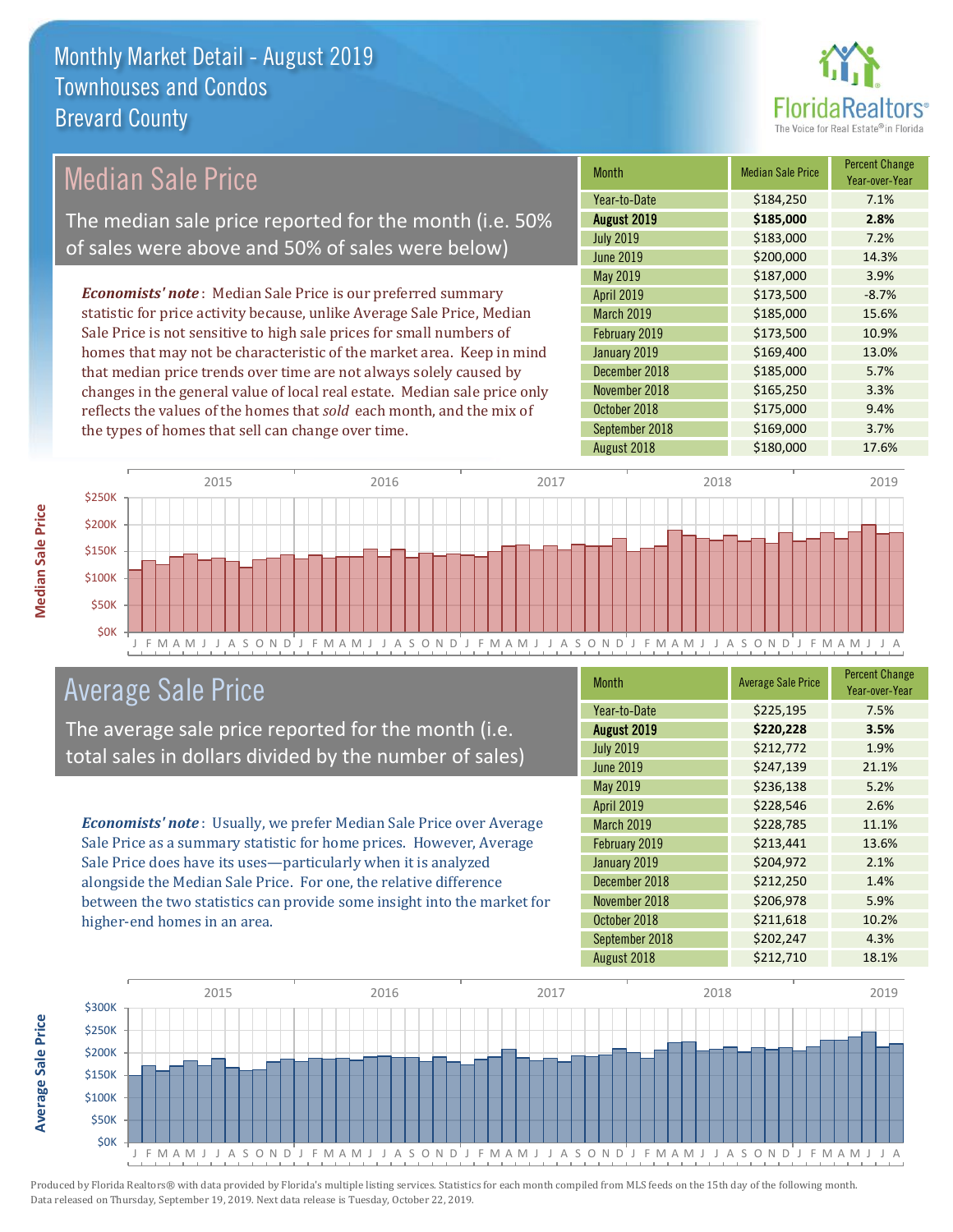

### Dollar Volume

The sum of the sale prices for all sales which closed during the month

*Economists' note* : Dollar Volume is simply the sum of all sale prices in a given time period, and can quickly be calculated by multiplying Closed Sales by Average Sale Price. It is a strong indicator of the health of the real estate industry in a market, and is of particular interest to real estate professionals, investors, analysts, and government agencies. Potential home sellers and home buyers, on the other hand, will likely be better served by paying attention to trends in the two components of Dollar Volume (i.e. sales and prices) individually.

| <b>Month</b>      | <b>Dollar Volume</b> | <b>Percent Change</b><br>Year-over-Year |
|-------------------|----------------------|-----------------------------------------|
| Year-to-Date      | \$444.8 Million      | 5.1%                                    |
| August 2019       | \$57.9 Million       | 11.1%                                   |
| <b>July 2019</b>  | \$61.1 Million       | 1.9%                                    |
| <b>June 2019</b>  | \$59.1 Million       | 29.8%                                   |
| <b>May 2019</b>   | \$70.1 Million       | 3.5%                                    |
| <b>April 2019</b> | \$58.5 Million       | 3.0%                                    |
| March 2019        | \$62.7 Million       | $-3.7%$                                 |
| February 2019     | \$45.2 Million       | 7.0%                                    |
| January 2019      | \$30.1 Million       | $-10.6%$                                |
| December 2018     | \$40.8 Million       | $-9.4%$                                 |
| November 2018     | \$39.7 Million       | 4.3%                                    |
| October 2018      | \$49.5 Million       | 33.6%                                   |
| September 2018    | \$37.2 Million       | 17.8%                                   |
| August 2018       | \$52.1 Million       | 20.6%                                   |



# Median Percent of Original List Price Received

The median of the sale price (as a percentage of the original list price) across all properties selling during the month

*Economists' note* : The Median Percent of Original List Price Received is useful as an indicator of market recovery, since it typically rises as buyers realize that the market may be moving away from them and they need to match the selling price (or better it) in order to get a contract on the house. This is usually the last measure to indicate a market has shifted from down to up, so it is what we would call a *lagging* indicator.

| <b>Month</b>     | Med. Pct. of Orig.         | <b>Percent Change</b> |
|------------------|----------------------------|-----------------------|
|                  | <b>List Price Received</b> | Year-over-Year        |
| Year-to-Date     | 95.5%                      | $-0.2%$               |
| August 2019      | 94.7%                      | $-1.1%$               |
| <b>July 2019</b> | 95.6%                      | $-0.1%$               |
| <b>June 2019</b> | 95.9%                      | 0.0%                  |
| May 2019         | 95.4%                      | $-0.6%$               |
| April 2019       | 95.6%                      | $-0.2%$               |
| March 2019       | 95.2%                      | 0.2%                  |
| February 2019    | 95.3%                      | $-0.6%$               |
| January 2019     | 95.5%                      | 0.0%                  |
| December 2018    | 94.7%                      | $-1.3%$               |
| November 2018    | 94.5%                      | $-0.7%$               |
| October 2018     | 95.6%                      | 0.3%                  |
| September 2018   | 94.7%                      | $-0.5%$               |
| August 2018      | 95.8%                      | $-0.3%$               |

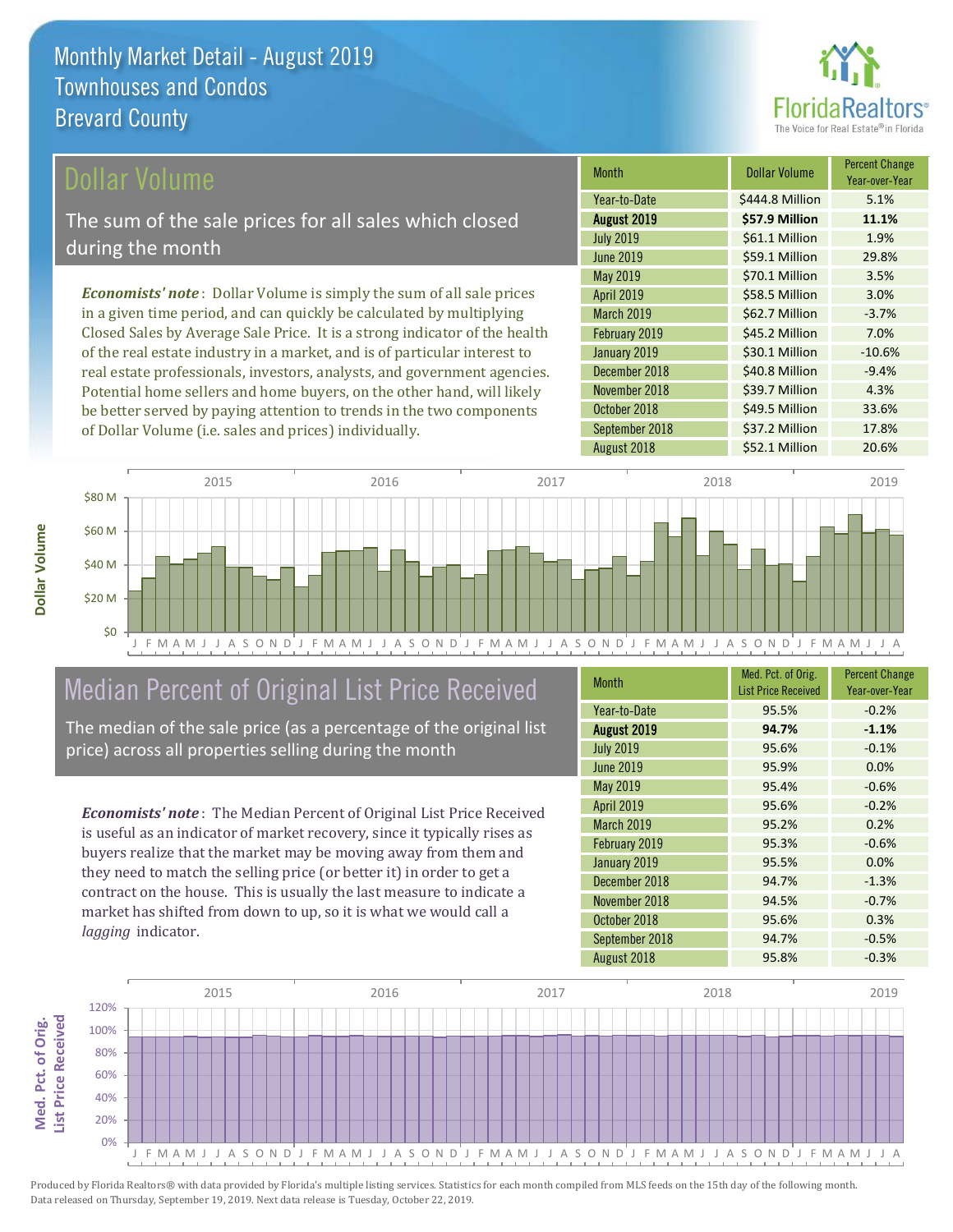

## Median Time to Contract

The median number of days between the listing date and contract date for all Closed Sales during the month

*Economists' note* : Like Time to Sale, Time to Contract is a measure of the length of the home selling process calculated for sales which closed during the month. The difference is that Time to Contract measures the number of days between the initial listing of a property and the signing of the contract which eventually led to the closing of the sale. When the gap between Median Time to Contract and Median Time to Sale grows, it is usually a sign of longer closing times and/or declining numbers of cash sales.

| <b>Month</b>      | <b>Median Time to</b><br>Contract | <b>Percent Change</b><br>Year-over-Year |
|-------------------|-----------------------------------|-----------------------------------------|
| Year-to-Date      | 44 Days                           | 51.7%                                   |
| August 2019       | 50 Days                           | 100.0%                                  |
| <b>July 2019</b>  | 44 Days                           | 29.4%                                   |
| <b>June 2019</b>  | 34 Days                           | 0.0%                                    |
| May 2019          | 40 Days                           | 48.1%                                   |
| <b>April 2019</b> | 51 Days                           | 121.7%                                  |
| March 2019        | 45 Days                           | 18.4%                                   |
| February 2019     | 49 Days                           | 157.9%                                  |
| January 2019      | 35 Days                           | $-7.9%$                                 |
| December 2018     | 43 Days                           | 26.5%                                   |
| November 2018     | 38 Days                           | $-13.6%$                                |
| October 2018      | 30 Days                           | $-21.1%$                                |
| September 2018    | 32 Days                           | 3.2%                                    |
| August 2018       | 25 Days                           | $-19.4%$                                |



### Median Time to Sale

**Median Time to** 

**Median Time to** 

The median number of days between the listing date and closing date for all Closed Sales during the month

*Economists' note* : Time to Sale is a measure of the length of the home selling process, calculated as the number of days between the initial listing of a property and the closing of the sale. *Median* Time to Sale is the amount of time the "middle" property selling this month was on the market. That is, 50% of homes selling this month took *less* time to sell, and 50% of homes took *more* time to sell. Median Time to Sale gives a more accurate picture than Average Time to Sale, which can be skewed upward by small numbers of properties taking an abnormally long time to sell.

| <b>Month</b>      | <b>Median Time to Sale</b> | <b>Percent Change</b><br>Year-over-Year |
|-------------------|----------------------------|-----------------------------------------|
| Year-to-Date      | 79 Days                    | 19.7%                                   |
| August 2019       | 81 Days                    | 30.6%                                   |
| <b>July 2019</b>  | 80 Days                    | 25.0%                                   |
| June 2019         | 73 Days                    | 2.8%                                    |
| May 2019          | 76 Days                    | 13.4%                                   |
| April 2019        | 83 Days                    | 38.3%                                   |
| <b>March 2019</b> | 78 Days                    | 4.0%                                    |
| February 2019     | 81 Days                    | 37.3%                                   |
| January 2019      | 74 Days                    | 0.0%                                    |
| December 2018     | 78 Days                    | 5.4%                                    |
| November 2018     | 73 Days                    | $-5.2%$                                 |
| October 2018      | 66 Days                    | $-10.8%$                                |
| September 2018    | 71 Days                    | $-4.1%$                                 |
| August 2018       | 62 Days                    | $-7.5%$                                 |

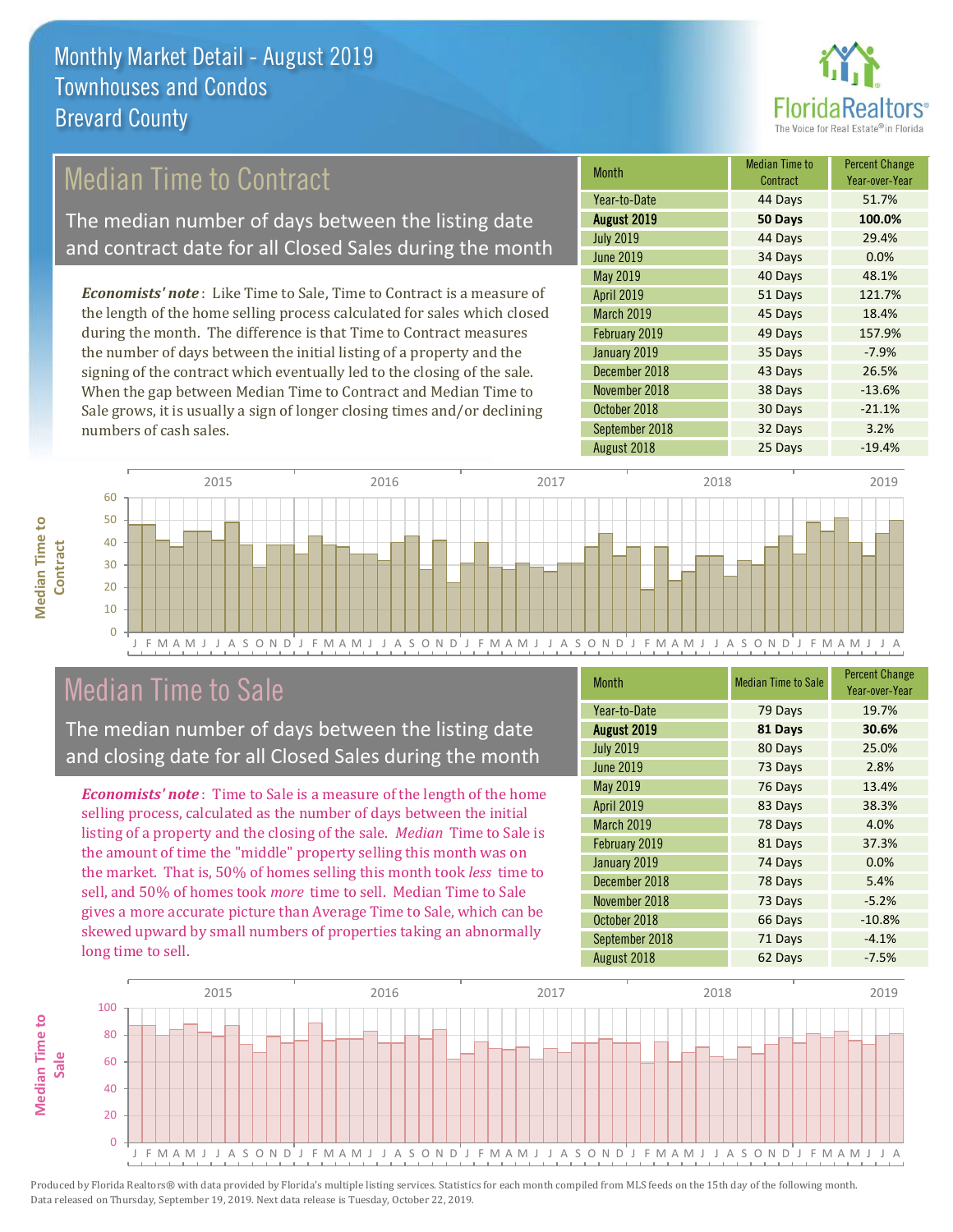

| New Pending Sales                                                              | <b>Month</b>      | <b>New Pending Sales</b> | <b>Percent Change</b><br>Year-over-Year |
|--------------------------------------------------------------------------------|-------------------|--------------------------|-----------------------------------------|
|                                                                                | Year-to-Date      | 2,219                    | $-1.4%$                                 |
| The number of listed properties that went under                                | August 2019       | 269                      | 4.3%                                    |
| contract during the month                                                      | <b>July 2019</b>  | 300                      | 19.5%                                   |
|                                                                                | June 2019         | 296                      | 26.5%                                   |
|                                                                                | May 2019          | 271                      | $-7.2%$                                 |
| <b>Economists' note</b> : Because of the typical length of time it takes for a | <b>April 2019</b> | 279                      | $-9.1%$                                 |
| sale to close, economists consider Pending Sales to be a decent                | <b>March 2019</b> | 285                      | $-13.6%$                                |
| indicator of potential future Closed Sales. It is important to bear in         | February 2019     | 273                      | $-13.3%$                                |
| mind, however, that not all Pending Sales will be closed successfully.         | January 2019      | 246                      | $-6.5%$                                 |
| So, the effectiveness of Pending Sales as a future indicator of Closed         | December 2018     | 151                      | $-21.4%$                                |
| Sales is susceptible to changes in market conditions such as the               | November 2018     | 187                      | $-15.8%$                                |
| availability of financing for homebuyers and the inventory of                  | October 2018      | 222                      | 3.7%                                    |



# New Listings

distressed properties for sale.

The number of properties put onto the market during the month

availability of financing for homebuyers and the inventory of

*Economists' note* : New Listings tend to rise in delayed response to increasing prices, so they are often seen as a lagging indicator of market health. As prices rise, potential sellers raise their estimations of value—and in the most recent cycle, rising prices have freed up many potential sellers who were previously underwater on their mortgages. Note that in our calculations, we take care to not include properties that were recently taken off the market and quickly relisted, since these are not really *new* listings.

| <b>Month</b>      | <b>New Listings</b> | <b>Percent Change</b><br>Year-over-Year |
|-------------------|---------------------|-----------------------------------------|
| Year-to-Date      | 2,540               | $-4.0%$                                 |
| August 2019       | 284                 | $-16.0%$                                |
| <b>July 2019</b>  | 282                 | 3.7%                                    |
| <b>June 2019</b>  | 337                 | 30.6%                                   |
| May 2019          | 331                 | $-8.6%$                                 |
| April 2019        | 309                 | $-10.4%$                                |
| <b>March 2019</b> | 313                 | $-8.7%$                                 |
| February 2019     | 310                 | $-9.6%$                                 |
| January 2019      | 374                 | $-2.6%$                                 |
| December 2018     | 212                 | $-4.1%$                                 |
| November 2018     | 279                 | 8.6%                                    |
| October 2018      | 281                 | 10.6%                                   |
| September 2018    | 271                 | 63.3%                                   |
| August 2018       | 338                 | 11.6%                                   |

September 2018 225 47.1% August 2018 **258** -4.1%



Produced by Florida Realtors® with data provided by Florida's multiple listing services. Statistics for each month compiled from MLS feeds on the 15th day of the following month. Data released on Thursday, September 19, 2019. Next data release is Tuesday, October 22, 2019.

**New Listings**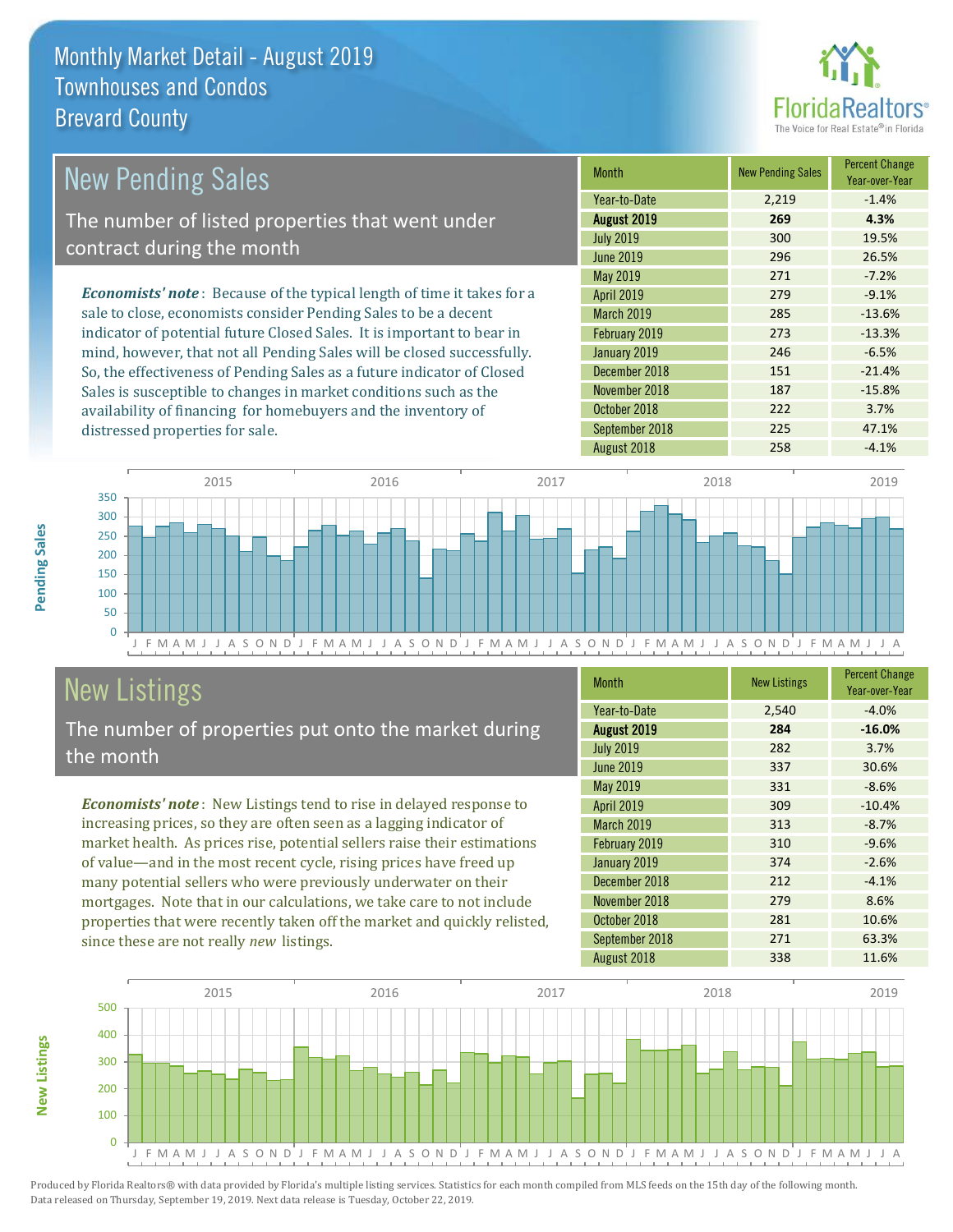

| <b>Inventory (Active Listings)</b><br>The number of property listings active at the end of<br>the month |  |                                                                                                 |          |
|---------------------------------------------------------------------------------------------------------|--|-------------------------------------------------------------------------------------------------|----------|
|                                                                                                         |  |                                                                                                 | May 2019 |
|                                                                                                         |  | <b>Economists' note</b> : There are a number of ways to define and calculate                    |          |
|                                                                                                         |  | Localitations - Account also different attended account that income have a Caratters Hatter are |          |

Inventory. Our method is to simply count the number of active listings on the last day of the month, and hold this number to compare with the same month the following year. Inventory rises when New Listings are outpacing the number of listings that go off-market (regardless of whether they actually sell). Likewise, it falls when New Listings aren't keeping up with the rate at which homes are going off-market.

| Month                    | Inventory | <b>Percent Change</b><br>Year-over-Year |
|--------------------------|-----------|-----------------------------------------|
| <b>YTD (Monthly Avg)</b> | 907       | 14.1%                                   |
| August 2019              | 819       | 2.1%                                    |
| <b>July 2019</b>         | 853       | 10.9%                                   |
| <b>June 2019</b>         | 888       | 14.6%                                   |
| May 2019                 | 908       | 12.5%                                   |
| <b>April 2019</b>        | 902       | 15.1%                                   |
| <b>March 2019</b>        | 931       | 18.3%                                   |
| February 2019            | 967       | 18.2%                                   |
| January 2019             | 989       | 20.6%                                   |
| December 2018            | 904       | 23.8%                                   |
| November 2018            | 898       | 19.6%                                   |
| October 2018             | 846       | 13.7%                                   |
| September 2018           | 819       | 10.8%                                   |
| August 2018              | 802       | 4.7%                                    |



# Months Supply of Inventory

An estimate of the number of months it will take to deplete the current Inventory given recent sales rates

*Economists' note* : MSI is a useful indicator of market conditions. The benchmark for a balanced market (favoring neither buyer nor seller) is 5.5 months of inventory. Anything higher is traditionally a buyers' market, and anything lower is a sellers' market. There is no single accepted way of calculating MSI. A common method is to divide current Inventory by the most recent month's Closed Sales count, but this count is a usually poor predictor of future Closed Sales due to seasonal cycles. To eliminate seasonal effects, we use the 12-month average of monthly Closed Sales instead.

| <b>Month</b>             | <b>Months Supply</b> | <b>Percent Change</b><br>Year-over-Year |
|--------------------------|----------------------|-----------------------------------------|
| <b>YTD (Monthly Avg)</b> | 3.9                  | 11.4%                                   |
| August 2019              | 3.5                  | 0.0%                                    |
| <b>July 2019</b>         | 3.7                  | 12.1%                                   |
| <b>June 2019</b>         | 3.9                  | 14.7%                                   |
| May 2019                 | 4.0                  | 14.3%                                   |
| April 2019               | 3.9                  | 11.4%                                   |
| <b>March 2019</b>        | 4.1                  | 17.1%                                   |
| February 2019            | 4.2                  | 13.5%                                   |
| January 2019             | 4.2                  | 10.5%                                   |
| December 2018            | 3.8                  | 15.2%                                   |
| November 2018            | 3.8                  | 11.8%                                   |
| October 2018             | 3.6                  | 5.9%                                    |
| September 2018           | 3.5                  | 2.9%                                    |
| August 2018              | 3.5                  | 2.9%                                    |

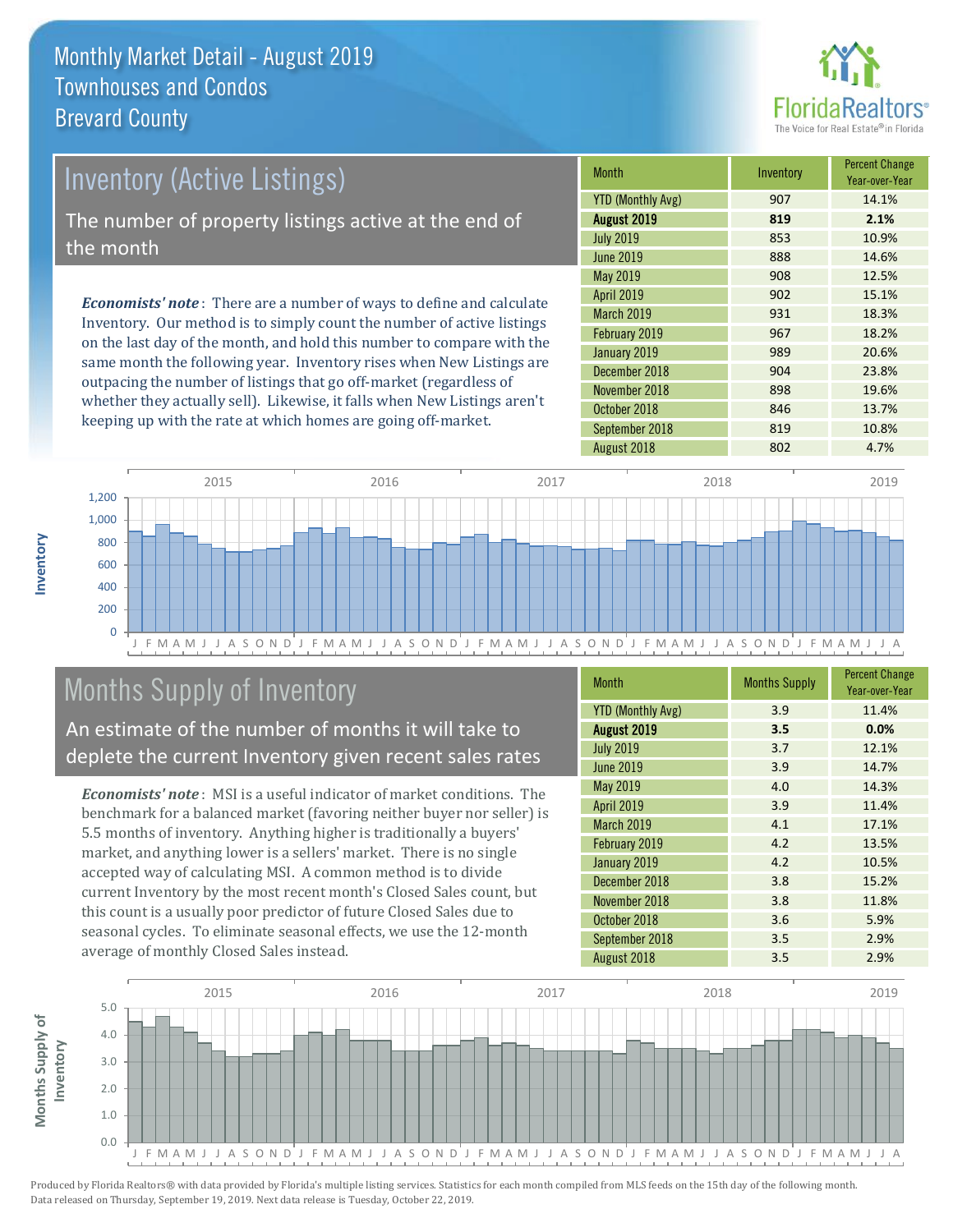

## Closed Sales by Sale Price

The number of sales transactions which closed during the month

*Economists' note:* Closed Sales are one of the simplest—yet most important—indicators for the residential real estate market. When comparing Closed Sales across markets of different sizes, we recommend comparing the percent changes in sales rather than the number of sales. Closed Sales (and many other market metrics) are affected by seasonal cycles, so actual trends are more accurately represented by year-over-year changes (i.e. comparing a month's sales to the amount of sales in the same month in the previous year), rather than changes from one month to the next.

| <b>Sale Price</b>     | <b>Closed Sales</b> | <b>Percent Change</b><br>Year-over-Year |
|-----------------------|---------------------|-----------------------------------------|
| Less than \$50,000    | 2                   | $-33.3%$                                |
| \$50,000 - \$99,999   | 38                  | $-24.0%$                                |
| $$100,000 - $149,999$ | 60                  | 33.3%                                   |
| $$150,000 - $199,999$ | 45                  | 9.8%                                    |
| \$200,000 - \$249,999 | 39                  | 39.3%                                   |
| \$250,000 - \$299,999 | 25                  | $-13.8%$                                |
| \$300,000 - \$399,999 | 29                  | 16.0%                                   |
| \$400,000 - \$599,999 | 18                  | $-10.0%$                                |
| \$600,000 - \$999,999 | 7                   | 75.0%                                   |
| \$1,000,000 or more   | ŋ                   | N/A                                     |



### Median Time to Contract by Sale Price The median number of days between the listing date

and contract date for all Closed Sales during the month

*Economists' note* : Like Time to Sale, Time to Contract is a measure of the length of the home selling process calculated for sales which closed during the month. The difference is that Time to Contract measures the number of days between the initial listing of a property and the signing of the contract which eventually led to the closing of the sale. When the gap between Median Time to Contract and Median Time to Sale grows, it is usually a sign of longer closing times and/or declining numbers of cash sales.

| <b>Sale Price</b>     | <b>Median Time to</b><br>Contract | <b>Percent Change</b><br>Year-over-Year |
|-----------------------|-----------------------------------|-----------------------------------------|
| Less than \$50,000    | 55 Days                           | $-51.8%$                                |
| \$50,000 - \$99,999   | 29 Days                           | 52.6%                                   |
| $$100,000 - $149,999$ | 45 Days                           | 221.4%                                  |
| $$150,000 - $199,999$ | 67 Days                           | 509.1%                                  |
| \$200,000 - \$249,999 | 25 Days                           | 0.0%                                    |
| \$250,000 - \$299,999 | 72 Days                           | 7.5%                                    |
| \$300,000 - \$399,999 | 120 Days                          | 172.7%                                  |
| \$400,000 - \$599,999 | 90 Days                           | 172.7%                                  |
| \$600,000 - \$999,999 | 160 Days                          | 128.6%                                  |
| \$1,000,000 or more   | (No Sales)                        | N/A                                     |



Produced by Florida Realtors® with data provided by Florida's multiple listing services. Statistics for each month compiled from MLS feeds on the 15th day of the following month. Data released on Thursday, September 19, 2019. Next data release is Tuesday, October 22, 2019.

**Median Time to Contract**

**Median Time to Contract**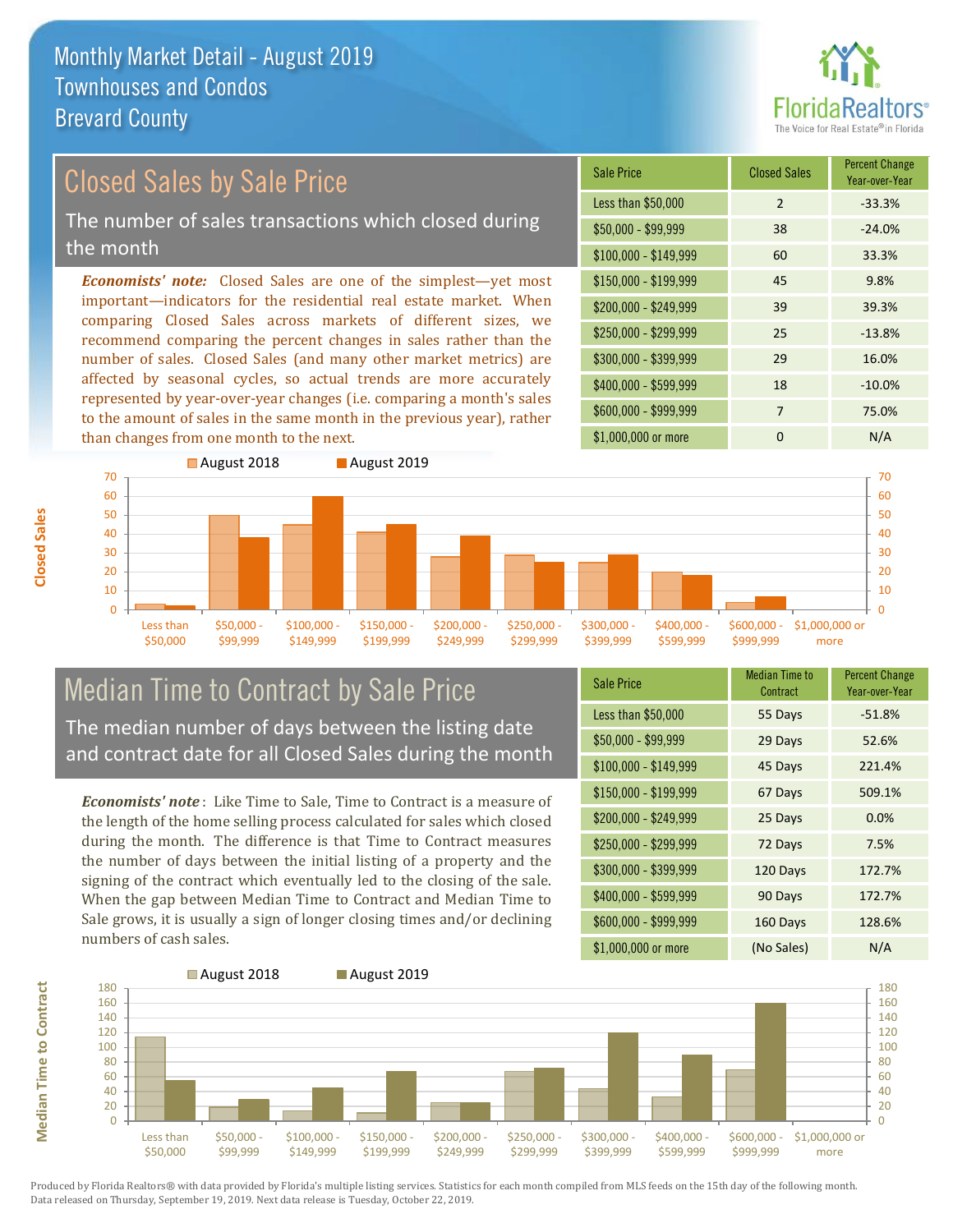

# New Listings by Initial Listing Price

The number of properties put onto the market during the month

*Economists' note:* New Listings tend to rise in delayed response to increasing prices, so they are often seen as a lagging indicator of market health. As prices rise, potential sellers raise their estimations of value—and in the most recent cycle, rising prices have freed up many potential sellers who were previously underwater on their mortgages. Note that in our calculations, we take care to not include properties that were recently taken off the market and quickly relisted, since these are not really *new* listings.

| <b>Initial Listing Price</b> | <b>New Listings</b> | <b>Percent Change</b><br>Year-over-Year |
|------------------------------|---------------------|-----------------------------------------|
| Less than \$50,000           | $\overline{2}$      | $-60.0%$                                |
| $$50,000 - $99,999$          | 30                  | $-38.8%$                                |
| $$100,000 - $149,999$        | 44                  | $-35.3%$                                |
| $$150,000 - $199,999$        | 46                  | $-19.3%$                                |
| \$200,000 - \$249,999        | 42                  | 10.5%                                   |
| \$250,000 - \$299,999        | 15                  | $-58.3%$                                |
| \$300,000 - \$399,999        | 67                  | 31.4%                                   |
| \$400,000 - \$599,999        | 30                  | 30.4%                                   |
| \$600,000 - \$999,999        | 7                   | $-36.4%$                                |
| \$1,000,000 or more          | 1                   | N/A                                     |



### Inventory by Current Listing Price The number of property listings active at the end of the month

*Economists' note* : There are a number of ways to define and calculate Inventory. Our method is to simply count the number of active listings on the last day of the month, and hold this number to compare with the same month the following year. Inventory rises when New Listings are outpacing the number of listings that go off-market (regardless of whether they actually sell). Likewise, it falls when New Listings aren't keeping up with the rate at which homes are going off-market.

| <b>Current Listing Price</b> | Inventory | <b>Percent Change</b><br>Year-over-Year |
|------------------------------|-----------|-----------------------------------------|
| Less than \$50,000           | 10        | 11.1%                                   |
| $$50,000 - $99,999$          | 49        | $-29.0%$                                |
| $$100,000 - $149,999$        | 105       | 7.1%                                    |
| $$150,000 - $199,999$        | 117       | 31.5%                                   |
| \$200,000 - \$249,999        | 78        | $-1.3%$                                 |
| \$250,000 - \$299,999        | 72        | $-22.6%$                                |
| \$300,000 - \$399,999        | 191       | 15.8%                                   |
| $$400,000 - $599,999$        | 124       | 0.8%                                    |
| \$600,000 - \$999,999        | 57        | $-9.5%$                                 |
| \$1,000,000 or more          | 16        | 14.3%                                   |



Produced by Florida Realtors® with data provided by Florida's multiple listing services. Statistics for each month compiled from MLS feeds on the 15th day of the following month. Data released on Thursday, September 19, 2019. Next data release is Tuesday, October 22, 2019.

**Inventory**